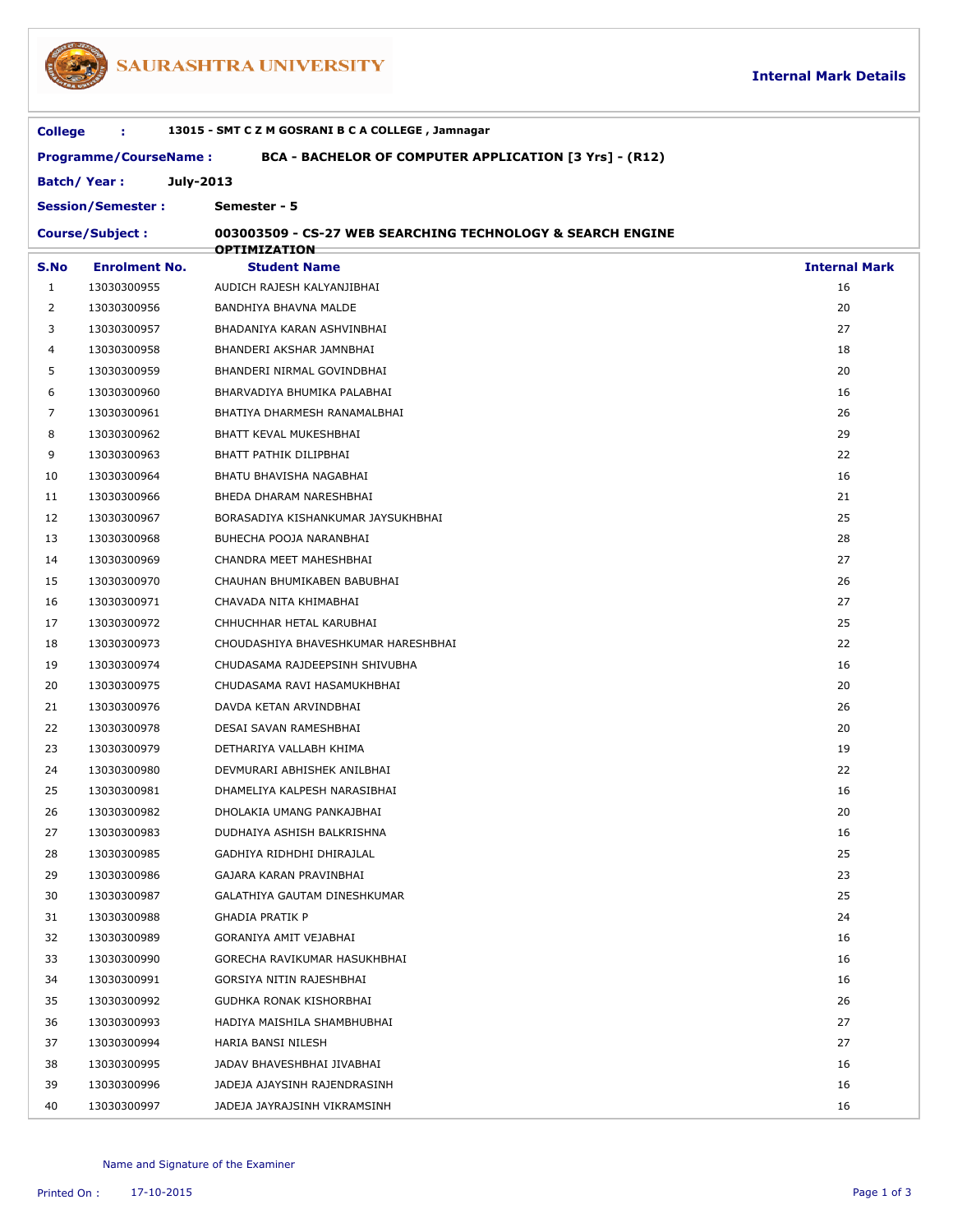| <b>College</b>                           | ÷.                           | 13015 - SMT C Z M GOSRANI B C A COLLEGE, Jamnagar          |                      |  |  |  |  |
|------------------------------------------|------------------------------|------------------------------------------------------------|----------------------|--|--|--|--|
|                                          | <b>Programme/CourseName:</b> | BCA - BACHELOR OF COMPUTER APPLICATION [3 Yrs] - (R12)     |                      |  |  |  |  |
| <b>Batch/Year:</b><br>July-2013          |                              |                                                            |                      |  |  |  |  |
| Semester - 5<br><b>Session/Semester:</b> |                              |                                                            |                      |  |  |  |  |
|                                          | <b>Course/Subject:</b>       | 003003509 - CS-27 WEB SEARCHING TECHNOLOGY & SEARCH ENGINE |                      |  |  |  |  |
|                                          |                              | <b>OPTIMIZATION</b>                                        |                      |  |  |  |  |
| S.No                                     | <b>Enrolment No.</b>         | <b>Student Name</b>                                        | <b>Internal Mark</b> |  |  |  |  |
| 41                                       | 13030300998                  | JADEJA MAHAVIRSINH VANRAJSINH                              | 16                   |  |  |  |  |
| 42                                       | 13030300999                  | JADEJA MAHIPATSINH OGHUBHA                                 | 20                   |  |  |  |  |
| 43                                       | 13030301000                  | JADEJA MAYURSINH JAGDISHSINH                               | 16                   |  |  |  |  |
| 44                                       | 13030301001                  | JADEJA SHAKTISINH KIRITSINH                                | 22                   |  |  |  |  |
| 45                                       | 13030301003                  | JANI HARSHITKUMAR NILESHBHAI                               | 6                    |  |  |  |  |
| 46                                       | 13030301004                  | JETHAVA ASHISH BABUBHAI                                    | 20                   |  |  |  |  |
| 47                                       | 13030301005                  | JHA NIKHIL KUMAR JETENDRA                                  | 23                   |  |  |  |  |
| 48                                       | 13030301006                  | JOSHI KOMAL PRAFULBHAI                                     | 24                   |  |  |  |  |
| 49                                       | 13030301007                  | JOSHI TEJASKUMAR KISHORBHAI                                | 21                   |  |  |  |  |
| 50                                       | 13030301012                  | KANANI ISHITA JAYSUKHBHAI                                  | 30                   |  |  |  |  |
| 51                                       | 13030301013                  | KANDORIA PARBAT RAMA                                       | 21                   |  |  |  |  |
| 52                                       | 13030301014                  | KASUNDRA MOHIT KARMSHIBHAI                                 | 16                   |  |  |  |  |
| 53                                       | 13030301015                  | KER HARDEEPSINH CHANDUBHA                                  | 17                   |  |  |  |  |
| 54                                       | 13030301017                  | KOTECHA RADHIKA NITINKUMAR                                 | 15                   |  |  |  |  |
| 55                                       | 13030301019                  | LAGARIYA DIVYA BHIMASHIBHAI                                | 16                   |  |  |  |  |
| 56                                       | 13030301020                  | MAKWANA BHARTI PRAKASHBHAI                                 | 24                   |  |  |  |  |
| 57                                       | 13030301021                  | MANDAVIA PARTH DINESHBHAI                                  | 27                   |  |  |  |  |
| 58                                       | 13030301022                  | MANGI VIVEK KIRANBHAI                                      | 6                    |  |  |  |  |
| 59                                       | 13030301023                  | MANSATTA PAVAN NARANBHAI                                   | 16                   |  |  |  |  |
| 60                                       | 13030301024                  | MANSATTA SAGAR VINODBHAI                                   | 15                   |  |  |  |  |
| 61                                       | 13030301025                  | MANSATTA YASH KIRITBHAI                                    | 15                   |  |  |  |  |
| 62                                       | 13030301026                  | MEHTA NINAD HARSHADBHAI                                    | 20                   |  |  |  |  |
| 63                                       | 13030301027                  | MER KRISHNA JITENDRABHAI                                   | 30                   |  |  |  |  |
| 64                                       | 13030301028                  | MODHWADIA PRITHVI CHHAGANBHAI                              | 20                   |  |  |  |  |
| 65                                       | 13030301029                  | MOTIYANI VIMAL RAMCHANDRA                                  | 16                   |  |  |  |  |
| 66                                       | 13030301030                  | NADIYAPARA ASHA ARVINDBHAI                                 | 12                   |  |  |  |  |
| 67                                       | 13030301031                  | NANDA JAY VINODBHAI                                        | 24                   |  |  |  |  |
| 68                                       | 13030301032                  | NANDA SAGAR VINODBHAI                                      | 16                   |  |  |  |  |
| 69                                       | 13030301033                  | NARIYA HARDIK MOHANBHAI                                    | 23                   |  |  |  |  |
| 70                                       | 13030301035                  | PADALIYA KISHAN HARESHKUMAR                                | 16                   |  |  |  |  |
| 71                                       | 13030301036                  | PANSARA MADHAV JAYANTIBHAI                                 | 17                   |  |  |  |  |
| 72                                       | 13030301037                  | PATODIYA RAVI VITTHALBHAI                                  | 22                   |  |  |  |  |
| 73                                       | 13030301038                  | PILLAI S. PRIYADARSHINI SUGUMARAN                          | 25                   |  |  |  |  |
| 74                                       | 13030301042                  | RAJYAGURU ANKITA PRAVINBHAI                                | 29                   |  |  |  |  |
| 75                                       | 13030301043                  | RAMANI VISHAL MANSUKHBHAI                                  | 24                   |  |  |  |  |
| 76                                       | 13030301044                  | RANIPA MAYA MANSUKHBHAI                                    | 24                   |  |  |  |  |
| 77                                       | 13030301045                  | SACHDA ASIF FARUKBHAI                                      | 19                   |  |  |  |  |
| 78                                       | 13030301046                  | SANCHANIYA BHAVYA MUKESHBHAI                               | 24                   |  |  |  |  |
| 79                                       | 13030301047                  | SANGANI AKHIL MANSUKHBHAI                                  | 16                   |  |  |  |  |
| 80                                       | 13030301048                  | SANGANI ANKIT KARSHANBHAI                                  | 20                   |  |  |  |  |
| 81                                       | 13030301049                  | SANGHANI HIRAL DINESHBHAI                                  | 24                   |  |  |  |  |
| 82                                       | 13030301050                  | SANTOKI YASHKUMAR BHARATBHAI                               | 24                   |  |  |  |  |
| 83                                       | 13030301051                  | SHANGHANI DHAVAL DINESHBHAI                                | 20                   |  |  |  |  |
| 84                                       | 13030301052                  | SHETH SIDDHARTH NITINBHAI                                  | 19                   |  |  |  |  |